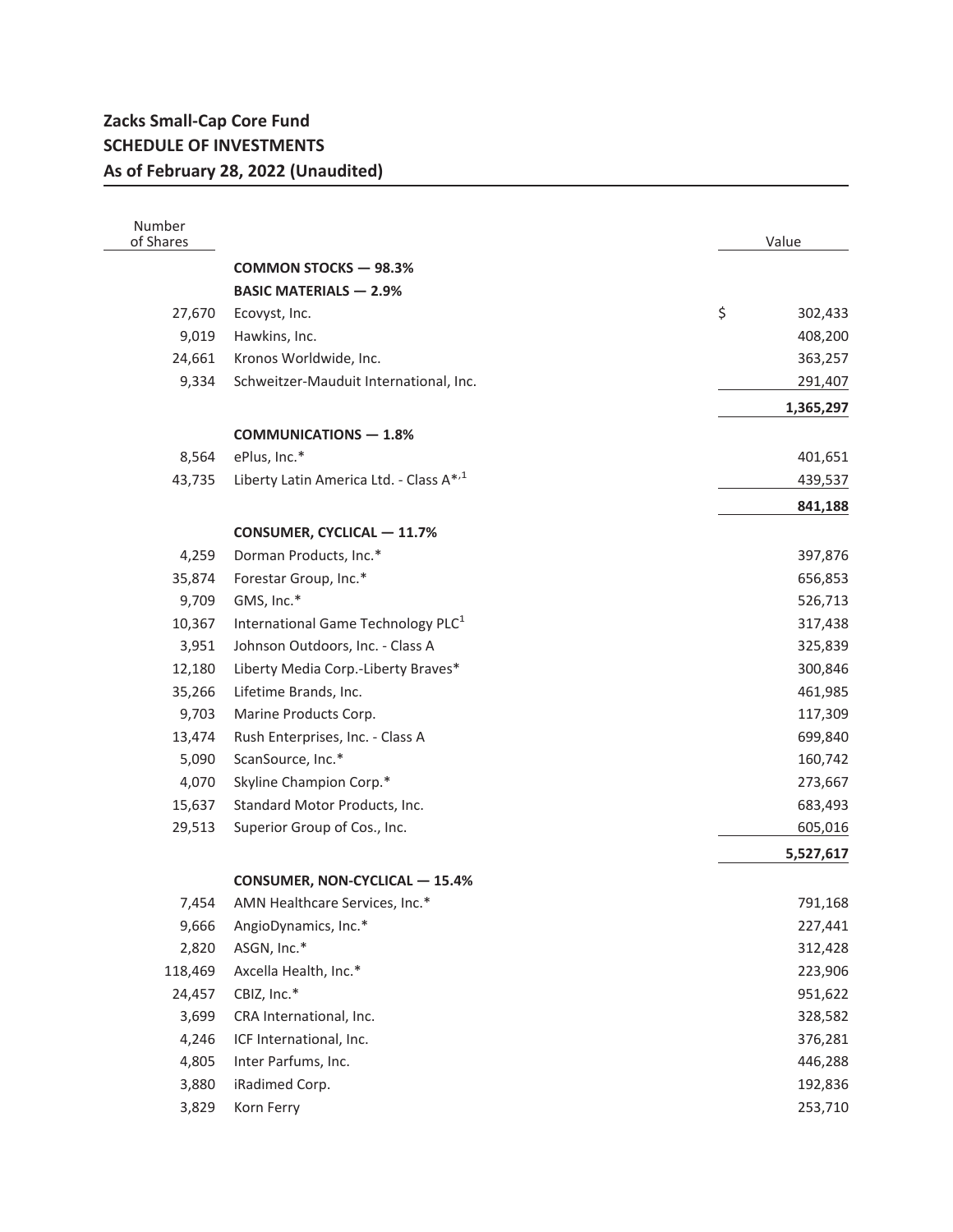## **Zacks Small-Cap Core Fund SCHEDULE OF INVESTMENTS - Continued As of February 28, 2022 (Unaudited)**

| Number<br>of Shares |                                                | Value         |
|---------------------|------------------------------------------------|---------------|
|                     | <b>COMMON STOCKS (Continued)</b>               |               |
|                     | <b>CONSUMER, NON-CYCLICAL (Continued)</b>      |               |
| 1,826               | Medpace Holdings, Inc.*                        | \$<br>279,323 |
| 35,802              | Option Care Health, Inc.*                      | 920,111       |
| 36,989              | scPharmaceuticals, Inc.*                       | 194,192       |
| 18,390              | Surgery Partners, Inc.*                        | 961,245       |
| 4,743               | TriNet Group, Inc.*                            | 414,111       |
| 5,967               | Triton International Ltd. <sup>1</sup>         | 391,913       |
|                     |                                                | 7,265,157     |
|                     |                                                |               |
|                     | $ENERGY - 5.3%$                                |               |
| 49,305              | Berry Corp.                                    | 493,050       |
| 15,540              | Brigham Minerals, Inc. - Class A               | 354,001       |
| 29,569              | Earthstone Energy, Inc. - Class A*             | 384,397       |
| 14,185              | HighPeak Energy, Inc.                          | 299,871       |
| 10,745              | Ovintiv, Inc.                                  | 492,658       |
| 14,600              | Riley Exploration Permian, Inc.                | 489,100       |
|                     |                                                | 2,513,077     |
|                     | $FINANCIAL - 26.9%$                            |               |
| 8,674               | 1st Source Corp.                               | 418,867       |
| 5,716               | Amerant Bancorp, Inc.                          | 185,484       |
| 18,700              | American Equity Investment Life Holding Co.    | 704,803       |
| 29,446              | AssetMark Financial Holdings, Inc.*            | 691,687       |
| 7,043               | Bank of NT Butterfield & Son Ltd. <sup>1</sup> | 270,451       |
| 33,514              | Byline Bancorp, Inc.                           | 913,927       |
| 2,471               | Centerspace - REIT                             | 232,249       |
| 10,604              | Cohen & Steers, Inc.                           | 861,681       |
| 18,367              | Community Trust Bancorp, Inc.                  | 776,557       |
| 21,291              | ConnectOne Bancorp, Inc.                       | 702,603       |
|                     | 21,820 CrossFirst Bankshares, Inc.*            | 343,229       |
| 33,950              | Donegal Group, Inc. - Class A                  | 463,757       |
| 17,384              | First Financial Corp.                          | 808,530       |
| 7,612               | Great Southern Bancorp, Inc.                   | 467,529       |
| 5,197               | Guaranty Bancshares, Inc.                      | 181,739       |
| 24,223              | Horizon Bancorp, Inc.                          | 486,398       |
| 2,500               | McGrath RentCorp                               | 203,200       |
| 7,510               | MidWestOne Financial Group, Inc.               | 226,727       |
| 9,009               | NMI Holdings, Inc. - Class A*                  | 208,468       |
| 10,260              | Origin Bancorp, Inc.                           | 473,807       |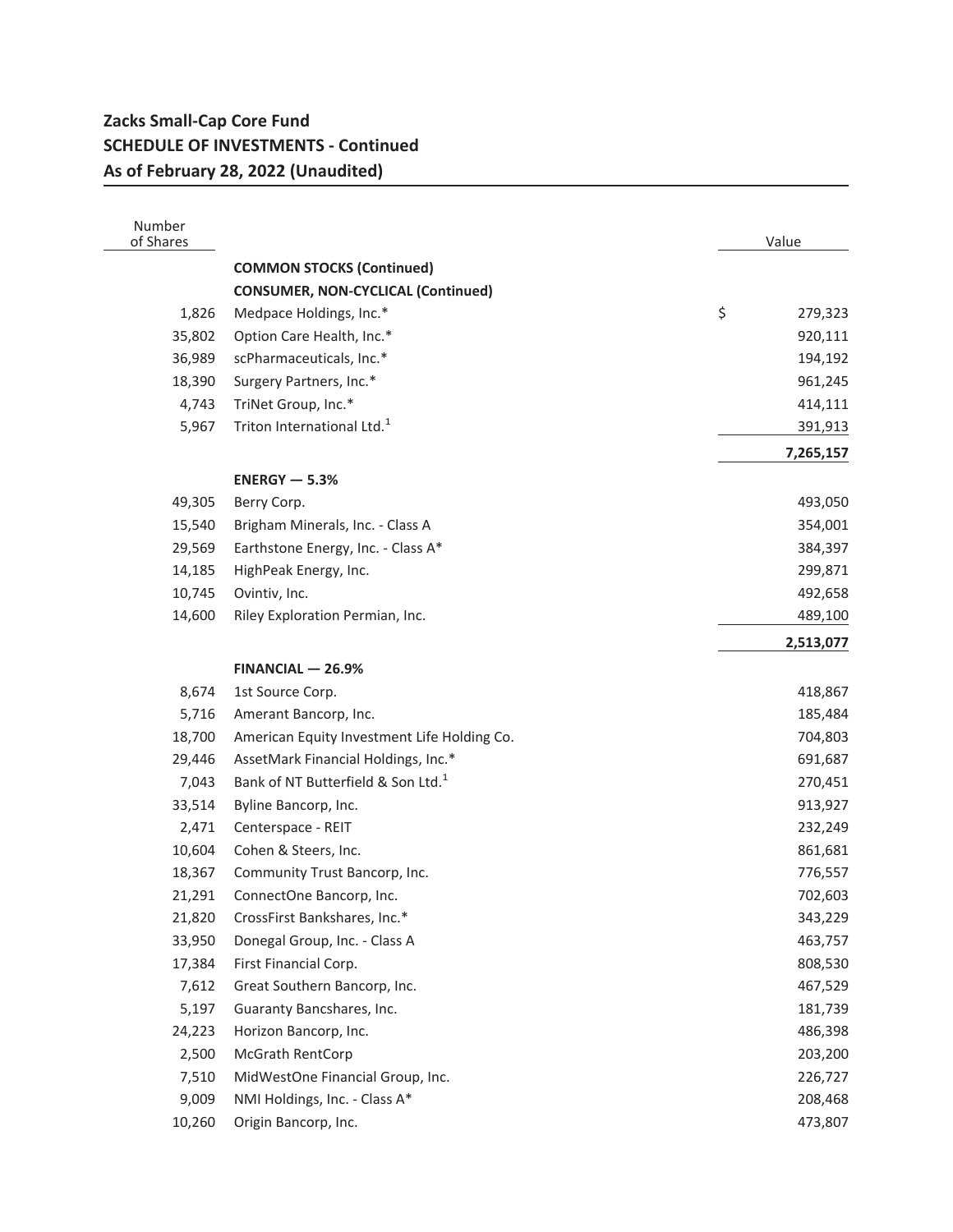## **Zacks Small-Cap Core Fund SCHEDULE OF INVESTMENTS - Continued As of February 28, 2022 (Unaudited)**

| Number<br>of Shares |                                       | Value         |
|---------------------|---------------------------------------|---------------|
|                     | <b>COMMON STOCKS (Continued)</b>      |               |
|                     | <b>FINANCIAL (Continued)</b>          |               |
| 7,934               | Peapack-Gladstone Financial Corp.     | \$<br>299,270 |
| 10,058              | Peoples Bancorp, Inc.                 | 314,614       |
| 2,853               | Piper Sandler Cos.                    | 422,272       |
| 14,180              | <b>RBB Bancorp</b>                    | 342,022       |
| 10,244              | Republic Bancorp, Inc. - Class A      | 469,995       |
| 7,443               | Saul Centers, Inc. - REIT             | 342,601       |
| 14,634              | StepStone Group, Inc. - Class A       | 505,312       |
| 5,960               | Towne Bank/Portsmouth VA              | 185,833       |
| 17,327              | TPG RE Finance Trust, Inc. - REIT     | 205,152       |
|                     |                                       | 12,708,764    |
|                     | <b>INDUSTRIAL - 23.1%</b>             |               |
| 14,690              | Allied Motion Technologies, Inc.      | 511,506       |
| 5,810               | Applied Industrial Technologies, Inc. | 587,391       |
| 5,065               | AZZ, Inc.                             | 249,350       |
| 19,105              | Cactus, Inc. - Class A                | 967,859       |
| 49,753              | Costamare, Inc. <sup>1</sup>          | 671,665       |
| 7,254               | EnPro Industries, Inc.                | 801,132       |
| 7,400               | ESCO Technologies, Inc.               | 514,818       |
| 6,382               | Fabrinet*,1                           | 639,030       |
| 19,436              | Gorman-Rupp Co.                       | 724,185       |
| 37,872              | Griffon Corp.                         | 872,950       |
| 7,675               | Hillenbrand, Inc.                     | 366,174       |
| 2,643               | Materion Corp.                        | 220,823       |
| 15,812              | Mueller Industries, Inc.              | 902,075       |
| 8,526               | PAM Transportation Services, Inc.*    | 575,249       |
| 6,091               | Standex International Corp.           | 645,220       |
| 30,745              | Thermon Group Holdings, Inc.*         | 526,354       |
| 8,332               | UFP Industries, Inc.                  | 714,469       |
| 6,438               | UFP Technologies, Inc.*               | 445,123       |
|                     |                                       | 10,935,373    |
|                     | TECHNOLOGY - 7.2%                     |               |
| 10,162              | Amkor Technology, Inc.                | 230,373       |
| 5,707               | CTS Corp.                             | 216,524       |
| 3,614               | Diodes, Inc.*                         | 323,778       |
| 24,125              | NextGen Healthcare, Inc.*             | 471,161       |
| 9,685               | PDF Solutions, Inc.*                  | 264,982       |